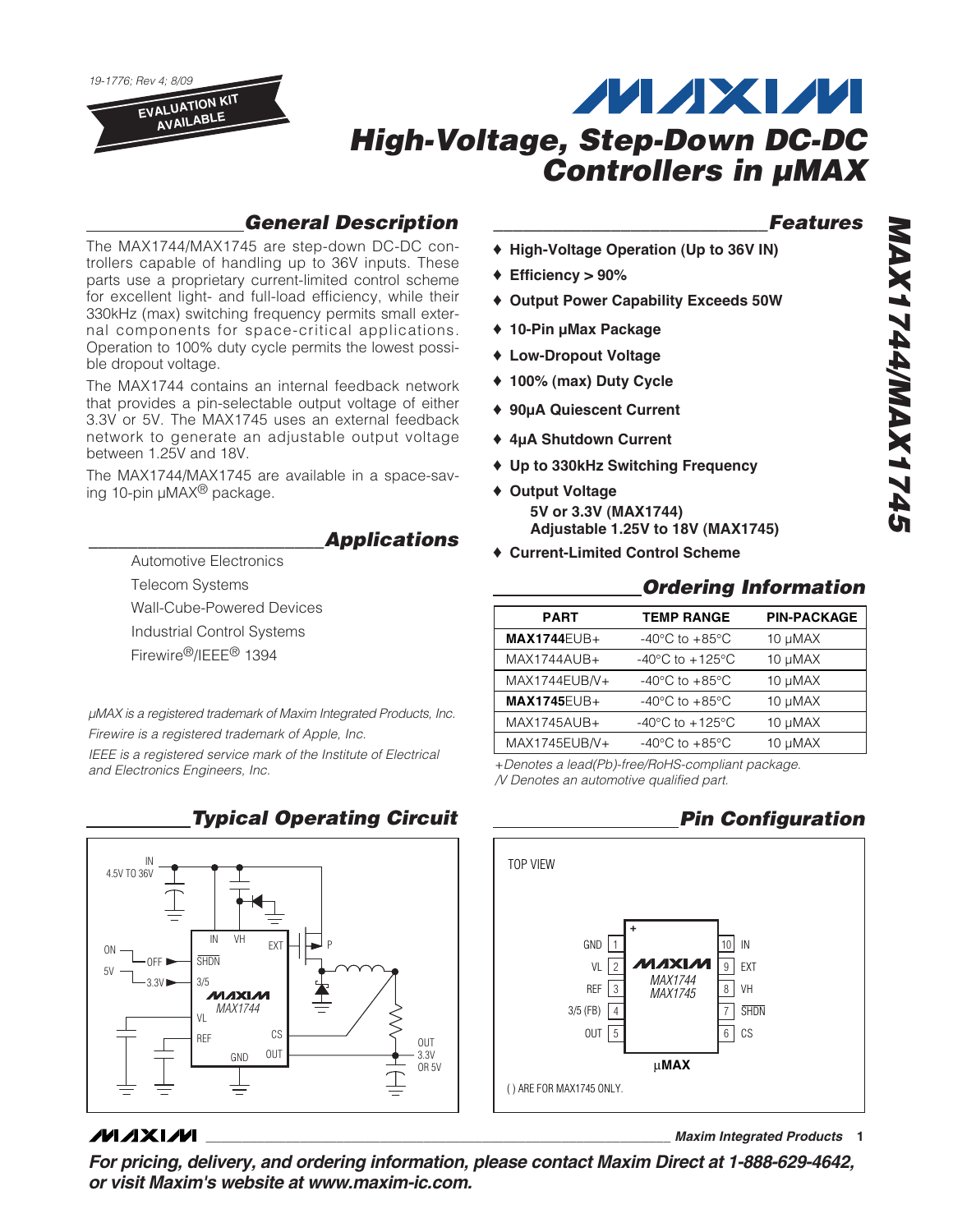### **ABSOLUTE MAXIMUM RATINGS**

| Continuous Power Dissipation $(T_A = +70^{\circ}C)$ |  |
|-----------------------------------------------------|--|
| 10-Pin µMAX (derate 5.6mW/°C above 70°C) 444mW      |  |

Operating Temperature Range MAX174\_EUB ..................................................-40°C to +85°C MAX174\_AUB ................................................-40°C to +125°C Junction Temperature......................................................+150°C Storage Temperature Range .............................-65°C to +150°C Lead Temperature (soldering, 10s) ................................+300°C

Stresses beyond those listed under "Absolute Maximum Ratings" may cause permanent damage to the device. These are stress ratings only, and functional operation of the device at these or any other conditions beyond those indicated in the operational sections of the specifications is not implied. Exposure to absolute maximum rating conditions for extended periods may affect device reliability.

### **ELECTRICAL CHARACTERISTICS**

(VIN = V<sub>SHDN</sub> = 5.5V to 36V, 3/5 = GND, I<sub>LOAD</sub> = 0, **T<sub>A</sub> = 0°C to +85°C**, unless otherwise noted. Typical values at V<sub>IN</sub> = V<sub>SHDN</sub> = 36V,  $TA = +25^{\circ}C.$ 

| <b>PARAMETER</b>                                                                                                                                                                                                                                                                                                                                                                                                                                                                                                                                                       | <b>CONDITIONS</b>                                    | <b>MIN</b>   | <b>TYP</b>     | <b>MAX</b>   | <b>UNITS</b> |  |
|------------------------------------------------------------------------------------------------------------------------------------------------------------------------------------------------------------------------------------------------------------------------------------------------------------------------------------------------------------------------------------------------------------------------------------------------------------------------------------------------------------------------------------------------------------------------|------------------------------------------------------|--------------|----------------|--------------|--------------|--|
| Input Voltage Range                                                                                                                                                                                                                                                                                                                                                                                                                                                                                                                                                    |                                                      | 4.5          |                | 36           | V            |  |
| Supply Current into IN                                                                                                                                                                                                                                                                                                                                                                                                                                                                                                                                                 | $V\overline{\text{SHDN}} = V\text{IN} = 5.5V$ to 36V |              | 90             | 140          | μA           |  |
| Shutdown Supply Current                                                                                                                                                                                                                                                                                                                                                                                                                                                                                                                                                | $\overline{\text{SHDN}} = \text{GND}$                |              | $\overline{4}$ | 12           | μA           |  |
| Output Voltage (MAX1744)<br>OUT Input Current (MAX1744)<br>FB Threshold Voltage (MAX1745)<br>FB Input Current (MAX1745)<br>VH Output Voltage with Respect to IN<br><b>VL Output Voltage</b><br>VL Undervoltage Lockout<br>CS Threshold Voltage<br><b>CS Input Current</b><br>SHDN, 3/5 Logic-High Threshold<br>SHDN, 3/5 Logic-Low Threshold<br>3/5 Input Current<br>SHDN Input Current<br><b>EXT Resistance</b><br>Minimum EXT Off-Time<br>Minimum EXT On-Time<br>Output Line Regulation<br>Output Load Regulation<br>Reference Voltage<br><b>REF Load Regulation</b> | $3/5 = VL$                                           | 4.85<br>5.00 |                | 5.15         | $\vee$       |  |
|                                                                                                                                                                                                                                                                                                                                                                                                                                                                                                                                                                        | $3/5 =$ GND                                          | 3.20         | 3.30           | 3.40         |              |  |
|                                                                                                                                                                                                                                                                                                                                                                                                                                                                                                                                                                        | $3/5 = VL$ , $V_{OUT} = 5V$                          |              | 28             | 44           | μA           |  |
|                                                                                                                                                                                                                                                                                                                                                                                                                                                                                                                                                                        | Falling edge, hysteresis = 8mV                       | 1.22         | 1.25           | 1.28         | V            |  |
|                                                                                                                                                                                                                                                                                                                                                                                                                                                                                                                                                                        |                                                      | $-50$        |                | 50           | nA           |  |
|                                                                                                                                                                                                                                                                                                                                                                                                                                                                                                                                                                        | $V_{IN} = 5.5V$ to 36V, $I_{VH} = 100\mu A$ to 20mA  | $-6.0$       | $-5.3$         | $-4.3$       | $\vee$       |  |
|                                                                                                                                                                                                                                                                                                                                                                                                                                                                                                                                                                        | $V_{IN} = 5.5V$ to 36V, $I_{VL} = 100\mu A$ to 2mA   | 4.5          | 5.0            | 5.5          | $\vee$       |  |
|                                                                                                                                                                                                                                                                                                                                                                                                                                                                                                                                                                        |                                                      | 2.0          | 3.0            | 4.1          | $\vee$       |  |
|                                                                                                                                                                                                                                                                                                                                                                                                                                                                                                                                                                        | $V_{CS}$ = $V_{OUT}$ = 2.5V to 18V                   | 85           | 100            | 115          | mV           |  |
|                                                                                                                                                                                                                                                                                                                                                                                                                                                                                                                                                                        | $V_{CS}$ = $V_{OUT}$ = $V_{GND}$                     | 80           | 110            | 150          |              |  |
|                                                                                                                                                                                                                                                                                                                                                                                                                                                                                                                                                                        | $V_{CS}$ = $V_{OUT}$ = 2.5V to 18V                   | $\Omega$     | 15             | 25           | μA           |  |
|                                                                                                                                                                                                                                                                                                                                                                                                                                                                                                                                                                        | $V_{CS}$ = $V_{OUT}$ = $V_{GND}$                     | $-25$        |                | $\mathbf{0}$ |              |  |
|                                                                                                                                                                                                                                                                                                                                                                                                                                                                                                                                                                        | $V_{IN} = 4.5V$ to 36V                               | 2.4          |                |              | $\vee$       |  |
|                                                                                                                                                                                                                                                                                                                                                                                                                                                                                                                                                                        | $V_{IN} = 4.5V$ to 36V                               |              |                | 0.4          | $\vee$       |  |
|                                                                                                                                                                                                                                                                                                                                                                                                                                                                                                                                                                        | $\overline{\text{SHDN}} = \text{GND}$                |              |                | ±1           | μA           |  |
|                                                                                                                                                                                                                                                                                                                                                                                                                                                                                                                                                                        | $3/5 =$ GND                                          |              |                | ±1           |              |  |
|                                                                                                                                                                                                                                                                                                                                                                                                                                                                                                                                                                        | $V\overline{\text{SHDN}} = 36V$                      |              |                | 12           | μA           |  |
|                                                                                                                                                                                                                                                                                                                                                                                                                                                                                                                                                                        |                                                      |              | 8              | 20           | $\Omega$     |  |
|                                                                                                                                                                                                                                                                                                                                                                                                                                                                                                                                                                        |                                                      | 1.5          | 2.0            | 2.5          | $\mu s$      |  |
|                                                                                                                                                                                                                                                                                                                                                                                                                                                                                                                                                                        |                                                      | 0.7          | 1.0            | 1.5          | $\mu s$      |  |
|                                                                                                                                                                                                                                                                                                                                                                                                                                                                                                                                                                        | Figure 1, $5.5V < V_{IN} < 36V$ , $I_{LOAD} = 1A$    |              | 5              |              | mV/V         |  |
|                                                                                                                                                                                                                                                                                                                                                                                                                                                                                                                                                                        | Figure 1, $V_{IN} = 12V$ , $30mA < I_{LOAD} < 2A$    |              | 15             |              | mV/A         |  |
|                                                                                                                                                                                                                                                                                                                                                                                                                                                                                                                                                                        | $I_{REF} = 0$                                        | 1.22         | 1.25           | 1.28         | $\vee$       |  |
|                                                                                                                                                                                                                                                                                                                                                                                                                                                                                                                                                                        | $0 \leq I_{REF} \leq 100 \mu A$                      |              | 4              | 10           | mV           |  |
| <b>REF Line Regulation</b>                                                                                                                                                                                                                                                                                                                                                                                                                                                                                                                                             | $V_{1N} = 4.5V$ to 36V, $I_{REF} = 0$                |              | 30             | 60           | µV/V         |  |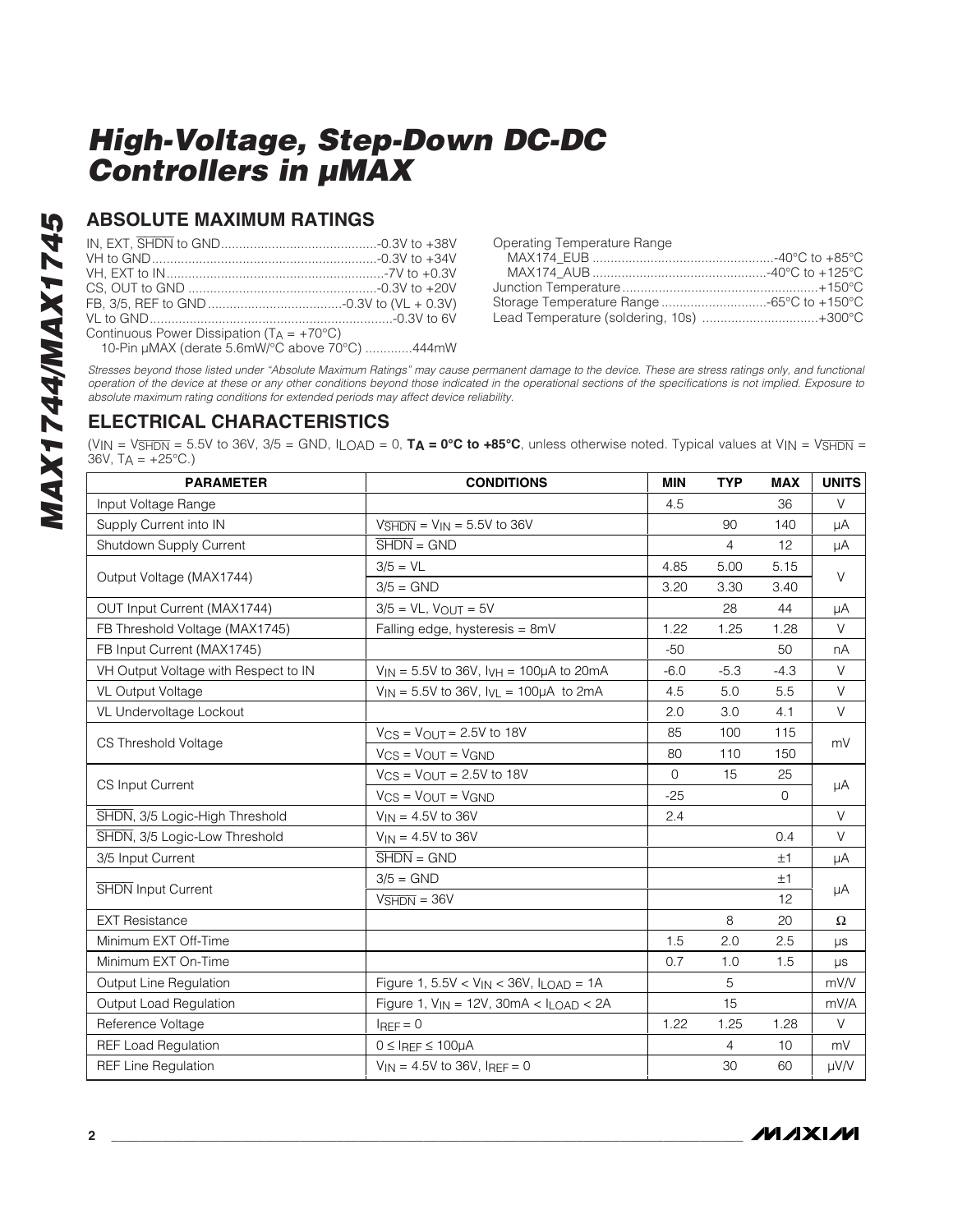## **ELECTRICAL CHARACTERISTICS**

 $(VIN = V\overline{\text{SHDN}} = 5.5V$  to 36V, 3/5 = GND,  $ILOAD = 0$ ,  $TA = -40°C$  to  $+85°C$ , unless otherwise noted.) (Note 1)

| <b>PARAMETER</b>                                                          | <b>CONDITIONS</b>                                       | <b>MIN</b> | <b>MAX</b>   | <b>UNITS</b> |  |
|---------------------------------------------------------------------------|---------------------------------------------------------|------------|--------------|--------------|--|
| Input Voltage Range                                                       |                                                         | 4.5        | 36           | $\vee$       |  |
| Supply Current into IN                                                    | $V\overline{\text{SHDN}} = V_{\text{IN}} = 5.5V$ to 36V |            | 140          | μA           |  |
| Shutdown Supply Current                                                   | $\overline{\text{SHDN}} = \text{GND}$                   |            | 12           | μA           |  |
| Output Voltage (MAX1744)<br>CS Input Current<br><b>SHDN</b> Input Current | $3/5 = VL$                                              | 4.85       | 5.15         | $\vee$       |  |
|                                                                           | $3/5 =$ GND                                             | 3.20       | 3.40         |              |  |
| OUT Input Current (MAX1744)                                               | $3/5 = VL$ , $V_{OUT} = 5V$                             |            | 44           | μA           |  |
| FB Threshold Voltage (MAX1745)                                            | Falling edge, hysteresis = 8mV                          | 1.22       | 1.28         | V            |  |
| FB Input Current (MAX1745)                                                |                                                         | $-50$      | 50           | nA           |  |
| VH Output Voltage with Respect to IN                                      | $V_{IN} = 5.5V$ to 36V, $V_{VH} = 100\mu A$ to 20mA     | $-6.0V$    | $-4.3V$      | $\vee$       |  |
| VL Output Voltage                                                         | $V_{IN} = 5.5V$ to 36V, $I_{VL} = 100\mu A$ to 2mA      | 4.5        | 5.5          | $\vee$       |  |
| VL Undervoltage Lockout                                                   |                                                         | 2.0        | 4.1          | $\vee$       |  |
| CS Threshold Voltage                                                      | $V_{CS} = V_{OU}T = 2.5V$ to 18V                        | 85         | 115          | mV           |  |
|                                                                           | $V_{CS}$ = $V_{OUT}$ = $V_{GND}$                        | 80         | 150          |              |  |
|                                                                           | $V_{CS}$ = $V_{OUT}$ = 2.5V to 18V                      | $\Omega$   | 25           |              |  |
|                                                                           | $V_{CS}$ = $V_{OUT}$ = $V_{GND}$                        | $-25$      | $\mathbf{0}$ | μA           |  |
| SHDN, 3/5 Logic-High Threshold                                            | $V_{IN} = 4.5V$ to 36V                                  | 2.4        |              | $\vee$       |  |
| SHDN, 3/5 Logic-Low Threshold                                             | $V_{IN} = 4.5V$ to 36V                                  |            | 0.4          | $\vee$       |  |
| 3/5 Input Current                                                         | $\overline{\text{SHDN}} = \text{GND}$                   |            | ±1           | μA           |  |
|                                                                           | $3/5 =$ GND                                             |            | ±1           |              |  |
|                                                                           | $V\overline{\text{SHDN}} = 36V$                         |            | 12           | μA           |  |
| <b>EXT Resistance</b>                                                     |                                                         |            | 20           | $\Omega$     |  |
| Minimum EXT Off-Time                                                      |                                                         | 1.5        | 2.5          | $\mu s$      |  |
| Minimum EXT On-Time                                                       |                                                         | 0.7        | 1.5          | $\mu s$      |  |
| Reference Voltage                                                         | $I_{REF} = 0$                                           | 1.22       | 1.28         | $\vee$       |  |
| <b>REF Load Regulation</b>                                                | $0 \leq I$ REF $\leq 100 \mu$ A                         |            | 10           | mV           |  |
| <b>REF Line Regulation</b>                                                | $V_{IN} = 4.5V$ to 36V, $I_{REF} = 0$                   |            | 60           | µV/V         |  |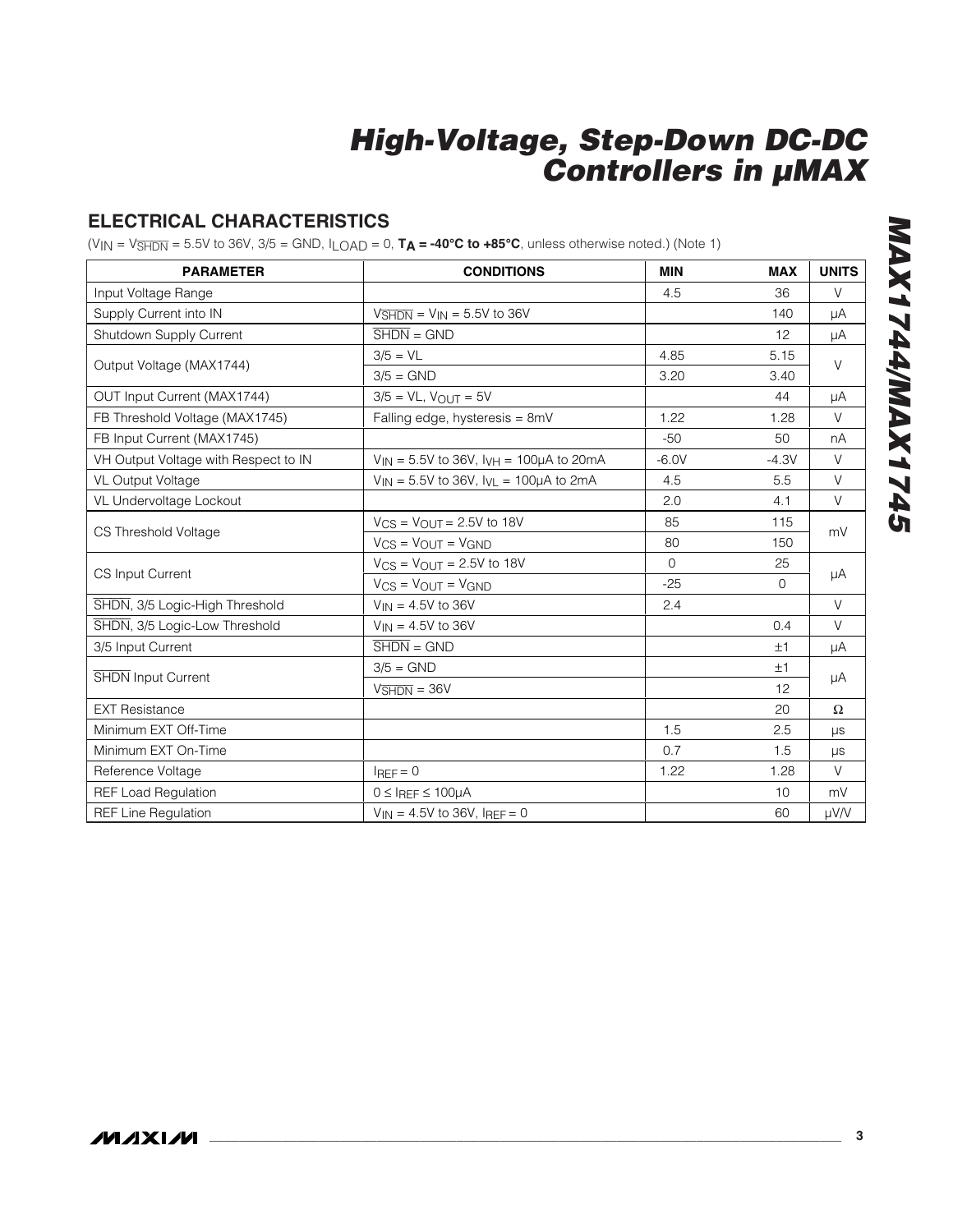## **ELECTRICAL CHARACTERISTICS**

 $(V_{IN} = V_{\overline{SHDN}} = 5.5V$  to 36V, 3/5 = GND,  $I_{LOAD} = 0$ ,  $T_A = -40°C$  to  $+125°C$ , unless otherwise noted.) (Note 1)

| <b>PARAMETER</b>                                                                                                  | <b>CONDITIONS</b>                                      | <b>MIN</b>   | <b>MAX</b> | <b>UNITS</b> |  |
|-------------------------------------------------------------------------------------------------------------------|--------------------------------------------------------|--------------|------------|--------------|--|
| Input Voltage Range                                                                                               |                                                        | 4.5          | 36         | V            |  |
| Supply Current into IN                                                                                            | $V\overline{\text{SHDN}}$ = $V\text{IN}$ = 5.5V to 36V |              | 140        | μA           |  |
| Shutdown Supply Current                                                                                           | $\overline{\text{SHDN}} = \text{GND}$                  |              | 15         | μA           |  |
|                                                                                                                   | $3/5 = VL$                                             | 4.85         | 5.15       |              |  |
|                                                                                                                   | $3/5 =$ GND                                            | 3.20         | 3.40       | V            |  |
| OUT Input Current (MAX1744)                                                                                       | $3/5 = VL$ , $V_{OUT} = 5V$                            |              | 44         | μA           |  |
| FB Threshold Voltage (MAX1745)                                                                                    | Falling edge, hysteresis = 8mV                         | 1.22         | 1.28       | V            |  |
| FB Input Current (MAX1745)                                                                                        |                                                        | $-50$        | 50         | nA           |  |
| VH Output Voltage with Respect to IN                                                                              | $V_{IN} = 5.5V$ to 36V, $I_{VH} = 100\mu A$ to 20mA    | $-6.0V$      | $-4.3V$    | V            |  |
| VL Output Voltage                                                                                                 | $V_{IN} = 5.5V$ to 36V, $V_{IL} = 100\mu A$ to 2mA     | 4.5          | 5.5        | V            |  |
| VL Undervoltage Lockout                                                                                           |                                                        | 1.6          | 4.1        | V            |  |
| Output Voltage (MAX1744)<br>CS Threshold Voltage<br>CS Input Current<br>SHDN Input Current<br>Minimum EXT On-Time | $V_{CS}$ = $V_{OUIT}$ = 2.5V to 18V                    | 85           | 115        | mV           |  |
|                                                                                                                   | $V_{CS}$ = $V_{OUT}$ = $V_{GND}$                       | 80           | 150        |              |  |
|                                                                                                                   | $V_{CS}$ = $V_{OUT}$ = 2.5V to 18V                     | $\mathbf{0}$ | 25         |              |  |
|                                                                                                                   | $V_{CS}$ = $V_{OUT}$ = $V_{GND}$                       | $-25$        | $\Omega$   | μA           |  |
| SHDN, 3/5 Logic-High Threshold                                                                                    | $V_{IN} = 4.5V$ to 36V                                 | 2.4          |            | $\vee$       |  |
| SHDN, 3/5 Logic-Low Threshold                                                                                     | $V_{IN} = 4.5V$ to 36V                                 |              | 0.4        | V            |  |
| 3/5 Input Current                                                                                                 | $\overline{\text{SHDN}} = \text{GND}$                  |              | ±1         | μA           |  |
|                                                                                                                   | $3/5 =$ GND                                            |              | ±1         |              |  |
|                                                                                                                   | $VSHDN = 36V$                                          |              | 12         | μA           |  |
| <b>EXT Resistance</b>                                                                                             |                                                        |              | 20         | $\Omega$     |  |
| Minimum EXT Off-Time                                                                                              |                                                        | 1.5          | 2.5        | μs           |  |
|                                                                                                                   |                                                        | 0.7          | 1.5        | μs           |  |
| Reference Voltage                                                                                                 | $I_{REF} = 0$                                          | 1.22         | 1.28       | V            |  |
| <b>REF Load Regulation</b>                                                                                        | $0 \leq$ IREF $\leq 100 \mu$ A                         |              | 10         | mV           |  |
| <b>REF Line Regulation</b>                                                                                        | $V_{1N} = 4.5V$ to 36V, $I_{REF} = 0$                  |              | 80         | µV/V         |  |

**Note 1:** Specifications to -40°C are guaranteed by design, not production tested.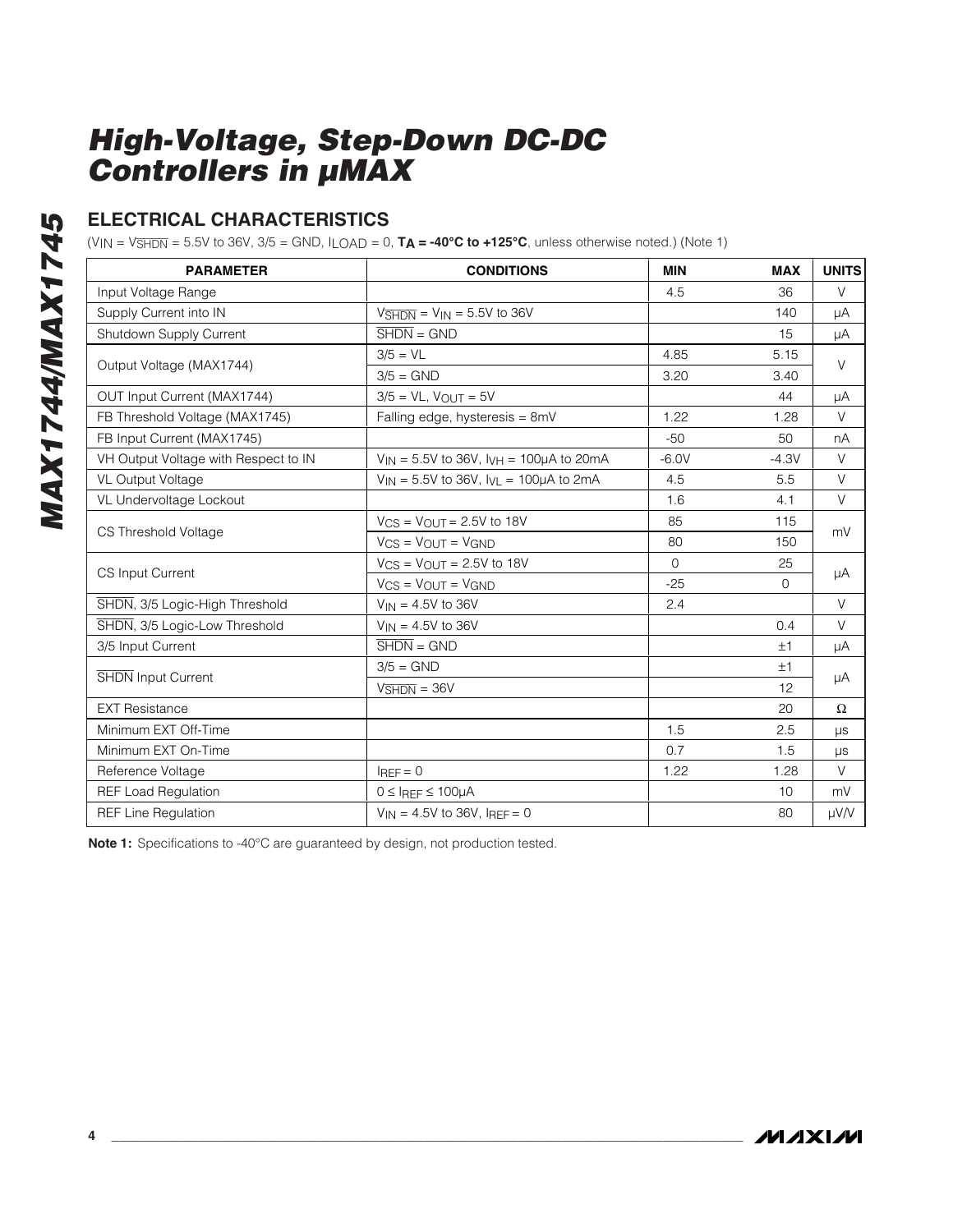

**EFFICIENCY vs. LOAD CURRENT (VOUT = +5.0V)**

# **High-Voltage, Step-Down DC-DC Controllers in µMAX**

110

### **Typical Operating Characteristics**

**IN PIN QUIESCENT CURRENT vs. INPUT VOLTAGE (5.5V TO 36V)**

(Circuit of Figure 1,  $T_A = +25^{\circ}C$ , unless otherwise specified.)

100

**EFFICIENCY vs. LOAD CURRENT (VOUT = +3.3V)**

100

**\_\_\_\_\_\_\_\_\_\_\_\_\_\_\_\_\_\_\_\_\_\_\_\_\_\_\_\_\_\_\_\_\_\_\_\_\_\_\_\_\_\_\_\_\_\_\_\_\_\_\_\_\_\_\_\_\_\_\_\_\_\_\_\_\_\_\_\_\_\_\_\_\_\_\_\_\_\_\_\_\_\_\_\_\_\_\_ 5**

**MAX1744/MAX1745 GPZIXVM/PPZIXVM**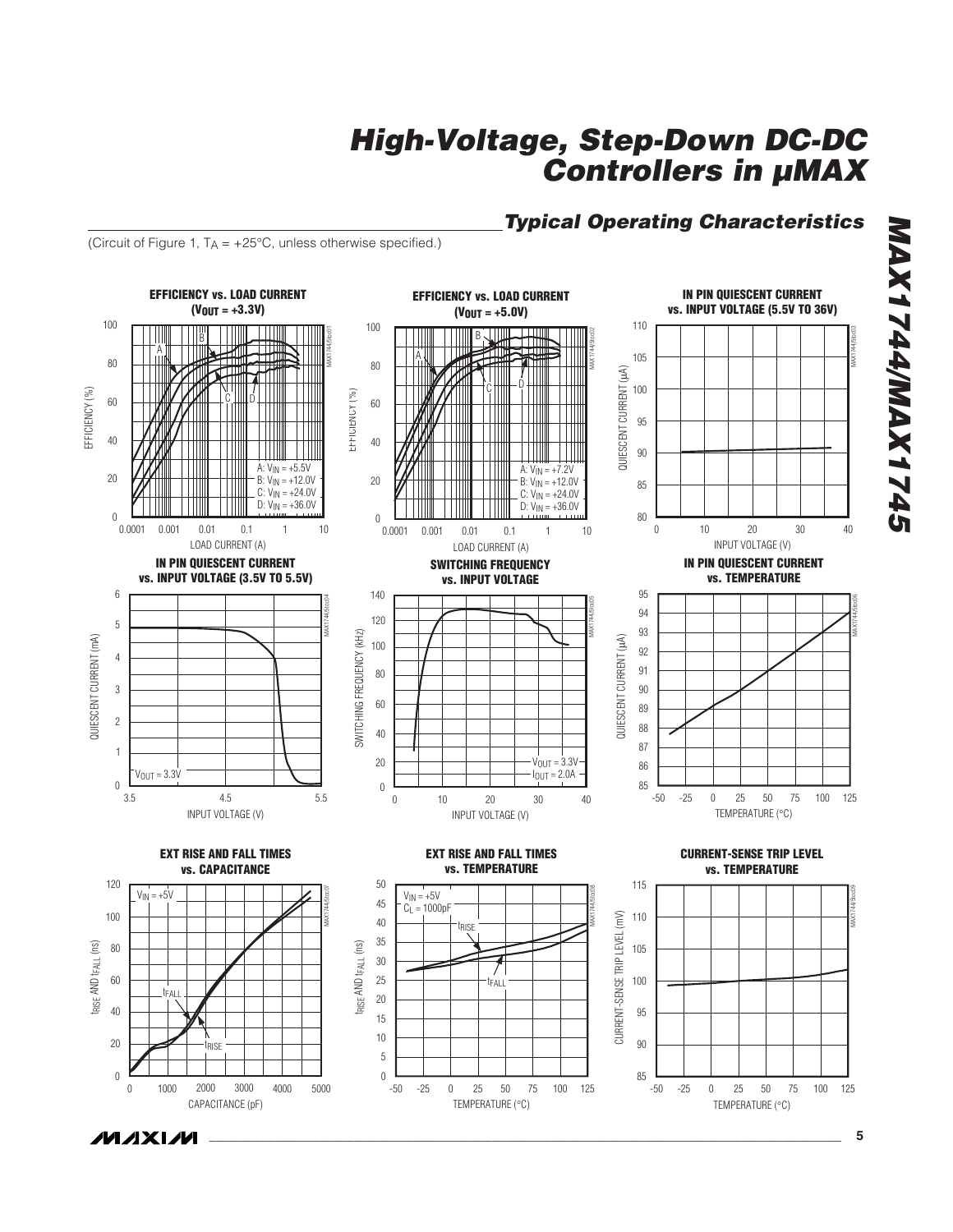## **Typical Operating Characteristics (continued)**

(Circuit of Figure 1,  $T_A = +25^{\circ}C$ , unless otherwise specified.)







V<sub>IN</sub> = 7.2V, V<sub>OUT</sub> = 3.3V, LOAD CURRENT = 0.1A TO 2A<br>A: V<sub>OUT</sub>, 50mV/div, 3.3V AC-COUPLED<br>B: LOAD CURRENT, 1A/div





**MAX1744/MAX1745**

**MAX1744/MAX1745** 

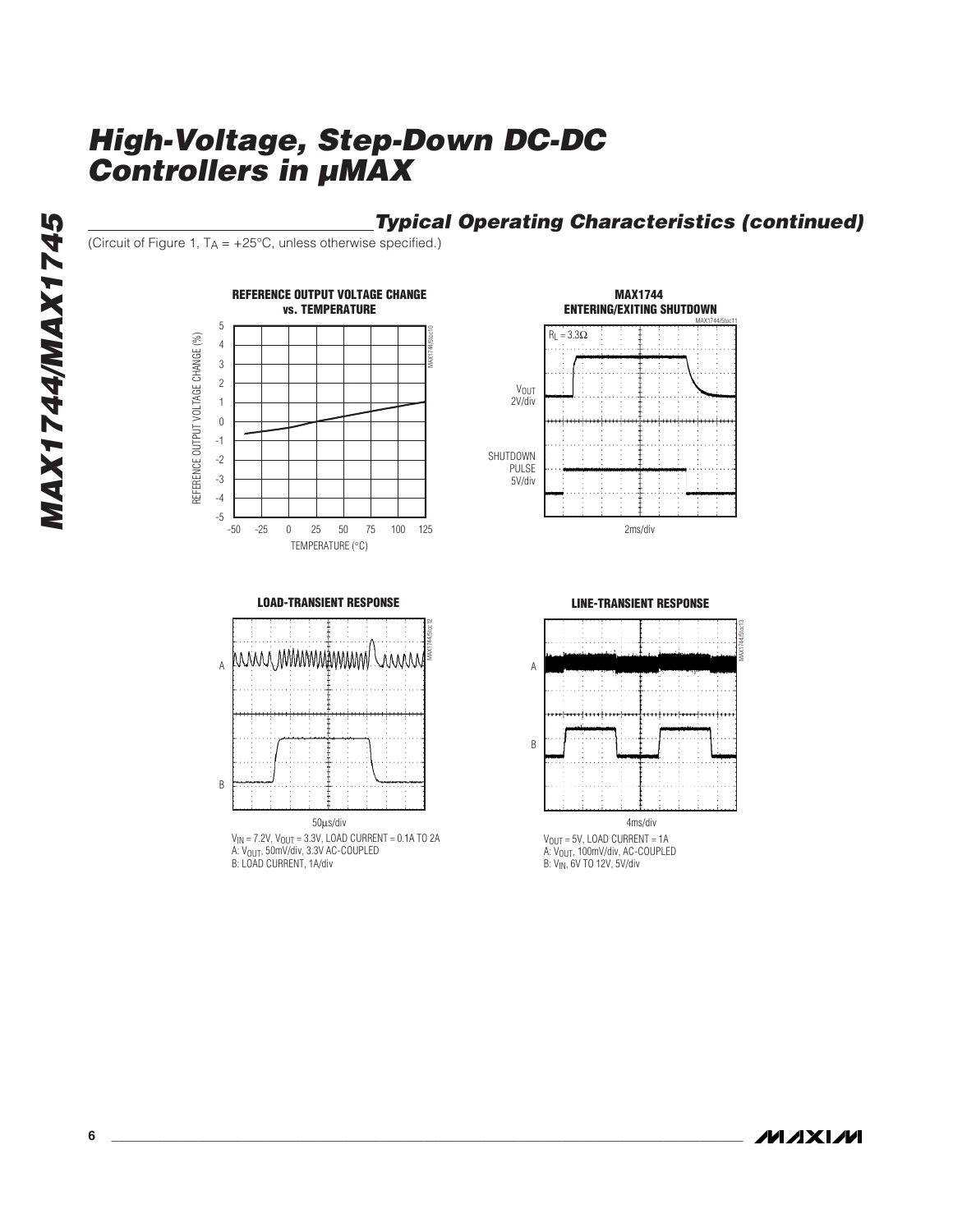## **Pin Description**

| <b>PIN</b>     |                | <b>NAME</b>    | <b>FUNCTION</b>                                                                                                                                                                                                                                               |  |
|----------------|----------------|----------------|---------------------------------------------------------------------------------------------------------------------------------------------------------------------------------------------------------------------------------------------------------------|--|
|                | <b>MAX1744</b> | <b>MAX1745</b> |                                                                                                                                                                                                                                                               |  |
| $\mathbf{1}$   | <b>GND</b>     | <b>GND</b>     | Ground                                                                                                                                                                                                                                                        |  |
| 2              | VL             | VL             | 5V Linear Regulator Output. VL provides power to the internal circuitry and can supply up<br>to 1mA to an external load. Bypass VL to GND with 4.7µF or greater capacitor.                                                                                    |  |
| 3              | <b>REF</b>     | <b>REF</b>     | 1.25V Reference Output. REF can supply up to 100µA to an external load. Bypass REF to<br>GND with a 0.1µF or greater ceramic capacitor.                                                                                                                       |  |
| 4              | 3/5            |                | 3.3V or 5V Selection. Connect 3/5 to GND to set the output voltage to 3.3V. Connect 3/5 to<br>VL to set the output voltage to 5V.                                                                                                                             |  |
| 4              |                | <b>FB</b>      | Feedback Input for Adjustable Output Operation. Connect to an external voltage-divider<br>between the output and FB to set the output voltage. The regulation voltage threshold is<br>1.25V.                                                                  |  |
| 5              | <b>OUT</b>     | <b>OUT</b>     | Sense Input for Fixed 5V or 3.3V Output Operation (MAX1744) and Negative Current-Sense<br>Input (MAX1744/5). OUT is connected to an internal voltage-divider (MAX1744). OUT does<br>not supply current.                                                       |  |
| 6              | <b>CS</b>      | <b>CS</b>      | Current-Sense Input. Connect the current-sense resistor between CS and OUT. External<br>MOSFET is turned off when the voltage across the resistor is equal to or greater than the<br>current limit trip level (100mV).                                        |  |
| $\overline{7}$ | <b>SHDN</b>    | <b>SHDN</b>    | Active-Low Shutdown Input. Connect SHDN to IN for normal operation. Drive SHDN to low<br>to shut the part off. In shutdown mode, the reference, output, external MOSFET, and<br>internal regulators are turned off.                                           |  |
| 8              | <b>VH</b>      | <b>VH</b>      | High-Side Linear Regulator Output. VH provides a regulated output voltage that is 5V below<br>IN. The external P-channel MOSFET gate is driven between IN and VH. Bypass VH to IN<br>with a 4.7µF or greater capacitor (see the Capacitor Selection section). |  |
| 9              | <b>EXT</b>     | <b>EXT</b>     | Gate Drive for External P-Channel MOSFET. EXT swings between IN and VH.                                                                                                                                                                                       |  |
| 10             | IN             | IN             | Positive Supply Input. Bypass IN to GND with a 0.47µF or greater ceramic capacitor.                                                                                                                                                                           |  |

## **Detailed Description**

The MAX1744/MAX1745 are high-voltage step-down DC-DC converter controllers. These devices offer high efficiency over a wide range of input/output voltages and currents, making them optimal for use in applications such as telecom, automotive, and industrial control. Using an external P-channel MOSFET and current-sense resistor allows design flexibility and improved efficiency. The MAX1744/MAX1745 automatically switch from PWM operation at medium and heavy loads to pulse-skipping operation at light loads to improve light-load efficiency. The low 90μA quiescent current further optimizes these parts for applications where low input current is critical. Operation to 100% duty cycle allows the lowest possible dropout voltage, which allows a wider input voltage variation. The small size, high switching frequency, and low parts count minimize the required circuit board area and component cost. Figure 1 shows the MAX1744 typical application circuit.

#### **Operating Modes**

When delivering low output currents, the MAX1744/ MAX1745 operate in discontinuous-conduction mode. Current through the inductor starts at zero, rises as high as the current limit, then ramps down to zero during each cycle (Figure 3). The switch waveform exhibits ringing, which occurs at the resonant frequency of the inductor and stray capacitance, due to residual energy trapped in the core when the commutation diode (D1 in Figure 1) turns off.

When delivering medium-to-high output currents, the MAX1744/MAX1745 operate in PWM continuous-conduction mode (Figure 4). In this mode, current always flows through the inductor and never ramps to zero. The control circuit adjusts the switch duty cycle to maintain regulation without exceeding the peak switching current set by the current-sense resistor.

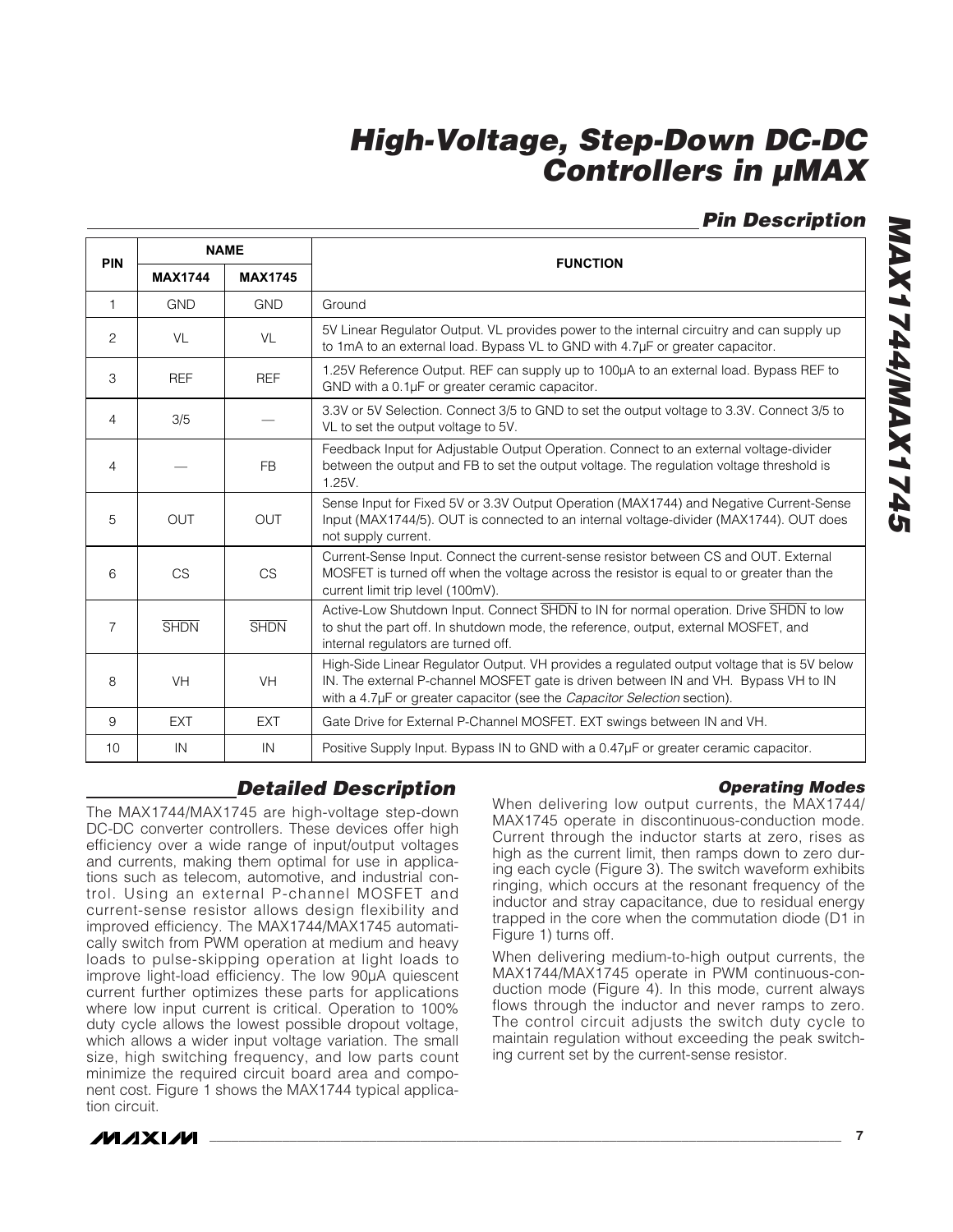**MAX1744/MAX1745** MAX1744/MAX1745



Figure 1. Typical Application Circuit

#### **100% Duty Cycle and Dropout**

The MAX1744/MAX1745 operate with a duty cycle up to 100%. This feature extends the input voltage range by turning the MOSFET on continuously when the supply voltage approaches the output voltage. This services the load when conventional switching regulators with less than 100% duty cycle would fail. Dropout voltage is defined as the difference between the input and output voltages when the input is low enough for the output to drop out of regulation. Dropout depends on the MOSFET drain-to-source on-resistance, current-sense resistor, and inductor series resistance, and is proportional to the load current:

#### Dropout voltage=

 $I_{OUT} \times [R_{DS(ON)} + R_{SENSE} + R_{INDUCTOR}]$ 

### **Regulation Control Scheme**

The MAX1744/MAX1755 have a unique operating scheme that allows PWM operation at medium and high current, with automatic switching to pulse-skipping mode at lower currents to improve light-load efficiency. Figure 2 shows the simplified block diagram.

Under medium- and heavy-load operation, the inductor current is continuous and the part operates in PWM mode. In this mode, the switching frequency is set by either the 1μs minimum on-time or the 2μs minimum offtime, depending on the duty cycle. The duty cycle is approximately the output voltage divided by the input voltage. If the duty cycle is less than 33%, the minimum on-time controls the frequency; and the frequency is approximately  $f \approx 1$ MHz  $\times$  D, where D is the duty cycle. If the duty cycle is greater than 33%, the off-time sets the frequency; and the frequency is approximately  $f \approx 500$ kHz  $\times$  (1 - D).

In both cases, the voltage is regulated by the error comparator. For low duty cycles (<33%), the MOSFET is turned on for the minimum on-time, causing fixed-ontime operation. During the MOSFET on-time, the output voltage rises. Once the MOSFET is turned off, the voltage drops to the regulation threshold (set by the internal voltage-divider for the MAX1745 and by the external voltage-divider for the MAX1744), at which time another cycle is initiated. For high duty cycles (>33%), the MOSFET remains off for the minimum off-time, causing fixed-off-time operation. In this case, the MOSFET remains on until the output voltage rises to the regulation threshold. Then the MOSFET turns off for the minimum off-time, initiating another cycle.

By switching between fixed-on-time and fixed-off-time operation, the MAX1744/MAX1745 can operate at high input-output ratios, yet still operate up to 100% duty cycle for low dropout. Note that when transitioning from fixed-on-time to fixed-off-time operation, the output voltage drops slightly due to the output ripple voltage. In fixed-on-time operation, the minimum output voltage is regulated, but in fixed-off-time operation, the maximum output voltage is regulated. Thus, as the input voltage drops below approximately three times the output voltage, a decrease in line regulation can be expected. The drop in voltage is approximately  $V_{\text{DROP}} \approx V_{\text{RIPPLE}}/2$ .

At light output loads, the inductor current is discontinuous, causing the MAX1744/MAX1745 to operate at

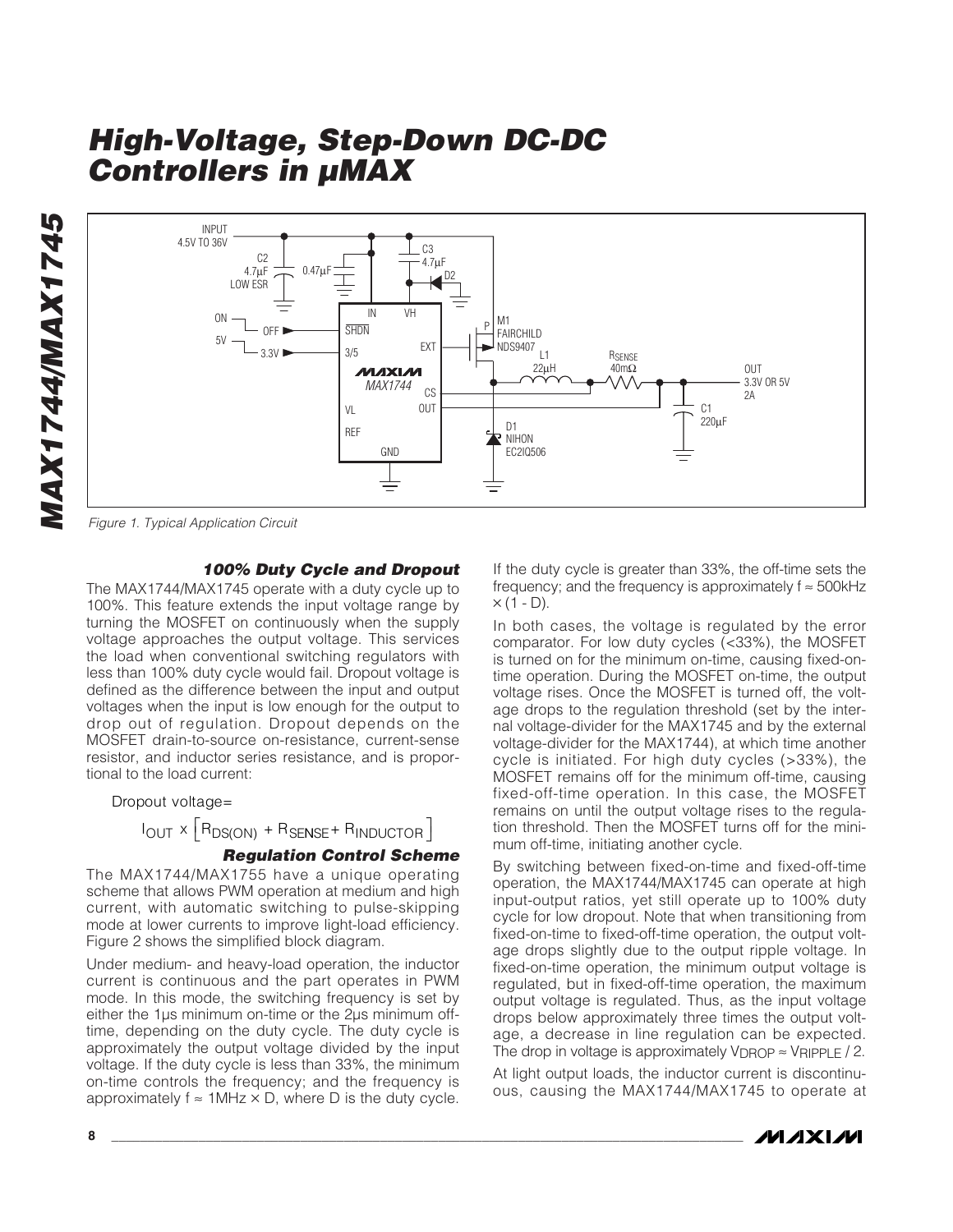

Figure 2. Simplified Functional Diagram

lower frequencies, reducing the MOSFET gate drive and switching losses. In discontinuous mode, under most circumstances, the on-time will be the fixed minimum on-time of 1μs. If the inductor value is small, or the current-sense resistor large, the current limit will be tripped before the minimum on-time, terminating the on-time and thus setting the fixed on-time.

If the inductance is too large, or the output capacitance high and equivalent series resistance (ESR) low, then the MOSFET remains on longer than the minimum ontime, until the output capacitor charges beyond the error comparator's (VOUT / 1.25V)  $\times$  8mV hysteresis, causing the part to operate in hysteretic mode. Operating in hysteretic mode results in lower frequency operation. The transition to hysteretic mode occurs at the critical output capacitor ESR:

 $ESRCRITICAL = (VOUT / 1.25V) \times 8mV / IRIPPLE$ 

where IRIPPLE is the inductor ripple current, and can be determined by:

$$
I_{RIPPLE} = (V_{IN} - V_{OUT}) \times t_{ON(MIN)} / L
$$

where t<sub>ON(MIN)</sub> is the minimum on-time (1μs) for minimum on-time-control, or:

$$
I_{RIPPLE} = (V_{OUT}) \times \text{LOFF}(MIN) / L
$$

where tOFF(MIN) is the minimum off-time (2μs) for minimum off-time-control.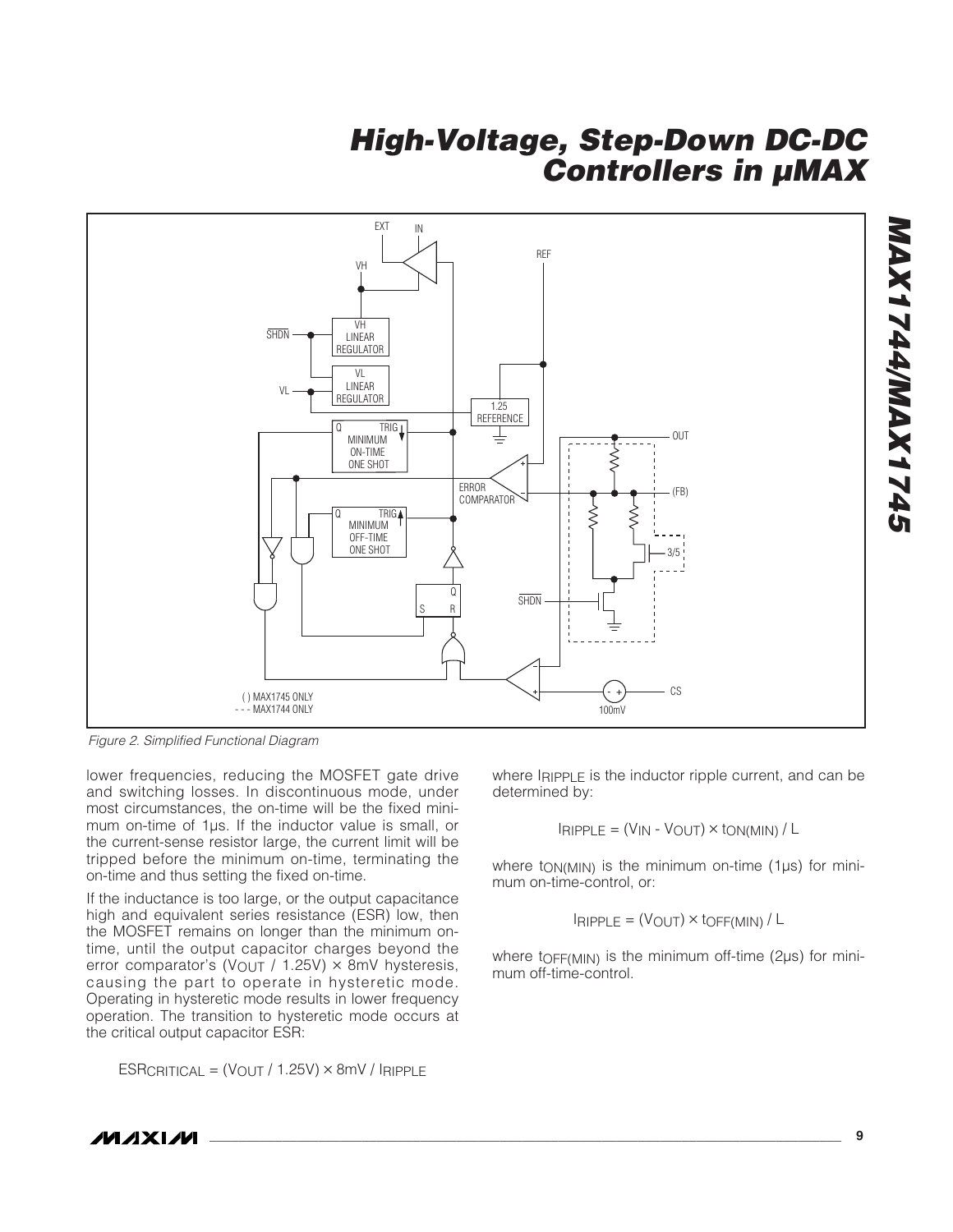

Figure 3. Discontinuous-Conduction Mode, Light-Load-Current Waveform

#### **VL Linear Regulator**

The MAX1744/MAX1745 contain a 5V low-side linear regulator (VL) that powers the internal circuit and can supply up to 1mA to an external load. This allows the MAX1744/MAX1745 to operate up to 36V input, while maintaining low quiescent current and high switching frequency. When the input voltage goes below 5.5V, this regulator goes into dropout and the IN pin quiescent current will rise. See the Typical Operating Characteristics. Bypass VL with a 4.7μF or greater capacitor.

#### **VH Linear Regulator**

The MAX1744/MAX1745 contain a high-side linear regulator (VH) that regulates its output to 5V below IN (the positive supply input voltage). This regulator limits the external P-channel MOSFET gate swing (EXT), allowing high input voltage operation without exceeding the MOSFET gate-source breakdown. Bypass VH with a 4.7μF or greater capacitor between IN and VH. Fast line transients may drive the voltage on VH negative. The clamp diode (D2) prevents damage to the IC during such a condition. A Schottky diode with a minimum 40V reverse rating such as the Nihon EP05Q04 is sufficient for most applications.

#### **Quiescent Current**

The devices' typical quiescent current is 90μA. However, actual applications draw additional current to supply MOSFET switching currents, OUT pin current, external feedback resistors (if used), and both the diode and capacitor leakage currents. For example, in the circuit of Figure 1, with IN at 30V and VOUT at 5V, typical no-load supply current for the entire circuit is 100μA.



Figure 4. Continuous-Conduction Mode, Heavy-Load-Current Waveform

#### **Shutdown Mode**

When  $\overline{\text{SHDN}}$  is low, the device enters shutdown mode. In this mode, the internal circuitry is turned off. EXT is pulled to IN, turning off the external MOSFET. The shutdown supply current drops to less than 10µA. SHDN is a logiclevel input. Connect SHDN to IN for normal operation.

#### **Reference**

The 1.25V reference is suitable for driving small external loads. It has a guaranteed 10mV maximum load regulation while sourcing load currents up to 100μA. The reference is turned off during shutdown. Bypass the reference with 0.1μF for normal operation. Place the bypass capacitor within 0.2in (5mm) of REF, with a direct trace to GND.

### **Design Information**

#### **Setting the Output Voltage**

The MAX1744's output voltage can be selected to 3.3V or 5V under logic control by using the 3/5 pin. Connect the 3/5 pin to GND to ensure a 3.3V output, or connect the  $3/5$  pin to  $V_1$  to ensure a 5V output.

The MAX1745's output voltage is set using two resistors, R2 and R3 (Figure 5), which form a voltage-divider between the output and FB. R2 is given by:

$$
R2 = R3 \times \left(\frac{V_{OUT}}{V_{REF}} - 1\right)
$$

where  $V_{RFF} = 1.25V$ . Since the input bias current at FB has a maximum value of 50nA, large values (10kΩ to 200kΩ) can be used for R3 with no significant accuracy



**MAX1744/MAX1745** MAX1744/MAX1745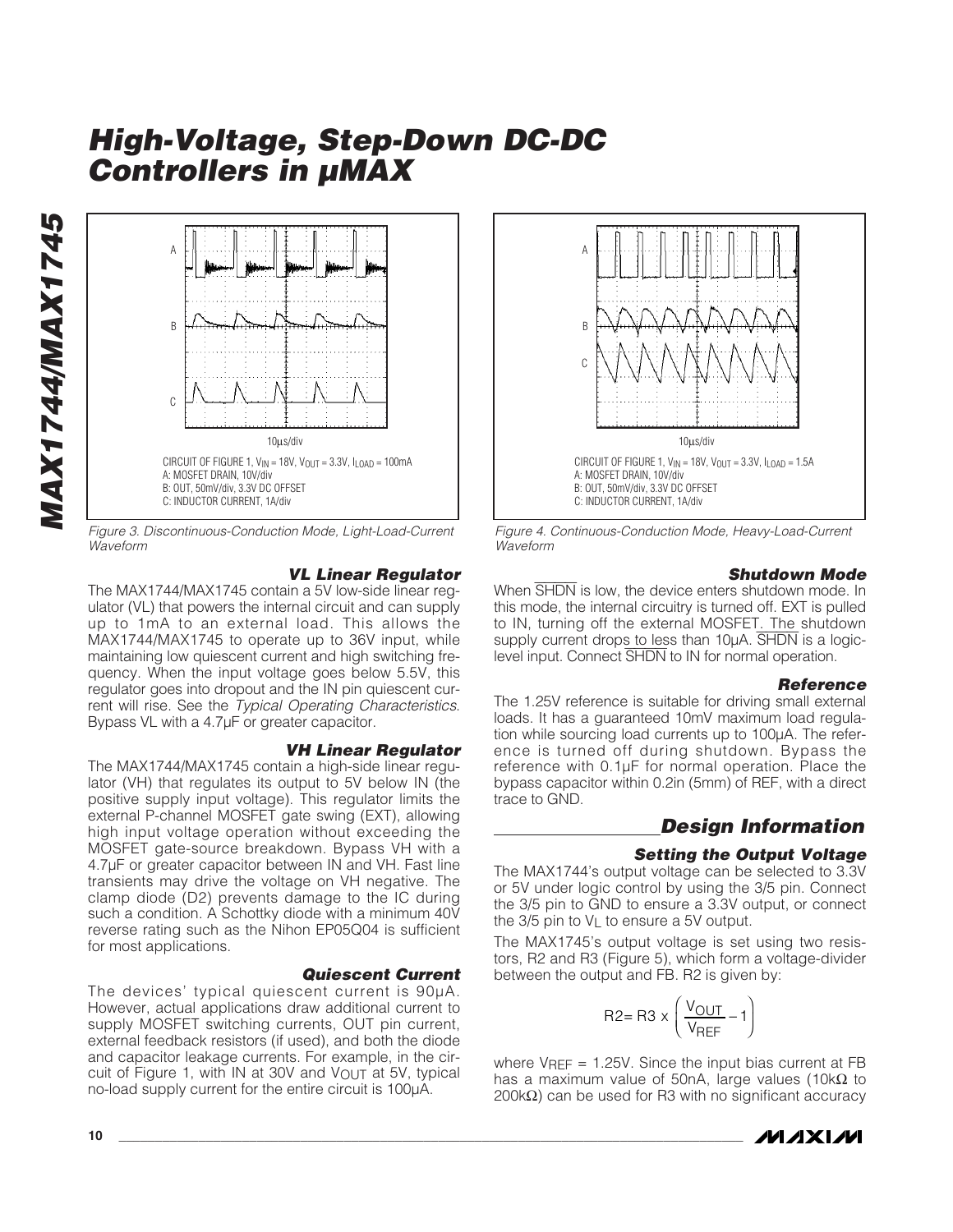loss. For 1% error, the current through R2 should be at least 100 times FB's input bias current.

#### **Current-Sense-Resistor Selection**

The current-sense comparator limits the peak switching current to VCS/RSENSE, where RSENSE is the value of the current-sense resistor and  $V_{CS}$  is the current-sense threshold. VCS is typically 100mV. Minimizing the peak switching current will increase efficiency and reduce the size and cost of external components. However, since available output current is a function of the peak switching current, the peak current limit must not be set too low.

Set the peak current limit to 1.3 times the maximum load current by setting the current-sense resistor to:

$$
R_{CS} = \frac{V_{CS(MIN)}}{1.3 \times I_{OUT(MAX)}}
$$

#### **Inductor Selection**

The essential parameters for inductor selection are inductance and current rating. The MAX1744/MAX1745 operate with a wide range of inductance values. In many applications, values between 4.7μH and 100μH take best advantage of the controller's high switching frequency.

Calculate the minimum inductance value as follows:

$$
L_{(MIN)} = \frac{(V_{IN} - V_{OUT}) \times 1 \mu s}{\frac{V_{CS(MIN)}}{R_{CS}}}
$$

where 1µs is the minimum on-time. Inductor values between 2 and 10 times L(MIN) are recommended. With high inductor values, the MAX1744/MAX1745 begin continuous-conduction operation at a lower fraction of the full load (see the Detailed Description section).

The inductor's saturation and heating current ratings must be greater than the peak switching current to prevent overheating and core saturation. Saturation occurs when the inductor's magnetic flux density reaches the maximum level the core can support, and inductance starts to fall. The heating current rating is the maximum DC current the inductor can sustain without overheating.

For optimum efficiency, the inductor windings' resistance should be less than the current-sense resistance. If necessary, use a toroid, pot-core, or shielded-core inductor to minimize radiated noise. Table 1 lists inductor types and suppliers for various applications.



Figure 5. Adjustable-Output Operation Using the MAX1745

#### **External Switching Transistor**

The MAX1744/MAX1745 drive a P-channel enhancement-mode MOSFET. The EXT output swings from VH to IN. Be sure that the MOSFET's on-resistance is specified for 5V gate drive or less. Table 1 recommends MOSFET suppliers.

Four important parameters for selecting a P-channel MOSFET are drain-to-source breakdown voltage, current rating, total gate charge  $(Q<sub>q</sub>)$ , and  $R<sub>DS(ON)</sub>$ . The drain-to-source breakdown voltage rating should be at least a few volts higher than V<sub>IN</sub>. Choose a MOSFET with a maximum continuous drain-current rating higher than the peak current limit:

$$
I_{D(MAX)} \ge I_{LIM(MAX)} = \frac{V_{CS(MAX)}}{R_{SENSE}}
$$

The Qg specification should be 80nC or less to ensure fast drain voltage rise and fall times, and reduce power losses during transition through the linear region. Qq specifies all of the capacitances associated with charging the MOSFET gate. EXT pin rise and fall times vary with different capacitive loads, as shown in the Typical Operating Characteristics. RDS(ON) should be as low as practical to reduce power losses while the MOSFET is on. It should be equal to or less than the current-sense resistor.

**MAXM**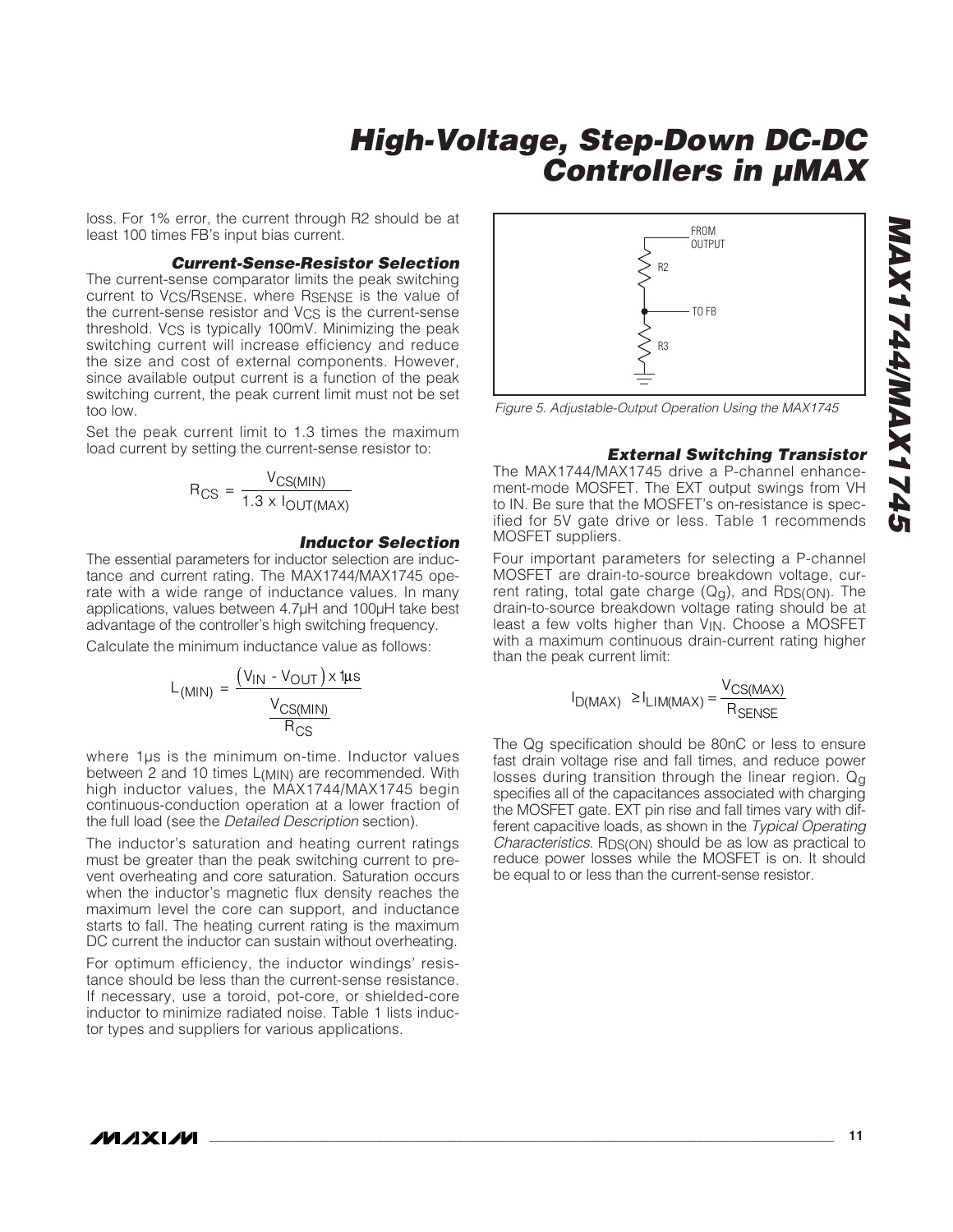| <b>COMPANY</b>             | <b>COUNTRY</b> | <b>PHONE</b>   | <b>FAX</b>     |
|----------------------------|----------------|----------------|----------------|
|                            |                | 803-946-0690   |                |
| <b>AVX</b>                 | USA            | or             | 803-626-3123   |
|                            |                | 800-282-4975   |                |
| Coilcraft                  | USA            | 847-639-6400   | 847-639-1469   |
| Coiltronics                | <b>USA</b>     | 516-241-7876   | 516-241-9339   |
| Dale/Vishay                | <b>USA</b>     | 402-564-3131   | 402-563-6418   |
| Kemet                      | USA            | 408-986-0424   | 408-986-1442   |
| International<br>Rectifier | USA            | 310-322-3331   | 310-322-3332   |
| <b>IRC</b>                 | <b>USA</b>     | 512-992-7900   | 512-992-3377   |
| Motorola                   | USA            | 602-303-5454   | 602-994-6430   |
| Nichicon                   | USA            | 847-843-7500   | 847-843-2798   |
|                            | Japan          | 81-7-5231-8461 | 81-7-5256-4158 |
| Nihon                      | <b>USA</b>     | 805-867-2555   | 805-867-2698   |
|                            | Japan          | 81-3-3494-7411 | 81-3-3494-7414 |
| Sanyo                      | <b>USA</b>     | 619-661-6835   | 619-661-1055   |
|                            | Japan          | 81-7-2070-6306 | 81-7-2070-1174 |
|                            |                | 408-988-8000   |                |
| Siliconix                  | <b>USA</b>     | or             | 408-970-3950   |
|                            |                | 800-554-5565   |                |
| Sprague                    | <b>USA</b>     | 603-224-1961   | 603-224-1430   |
| Sumida                     | <b>USA</b>     | 847-956-0666   | 847-956-0702   |
|                            | Japan          | 81-3-3607-5111 | 81-3-3607-5144 |
| United<br>Chemi-Con        | USA            | 714-255-9500   | 714-255-9400   |

### **Table 1. Component Suppliers**

#### **Diode Selection**

The MAX1744/MAX1745's high switching frequency demands a high-speed rectifier. Schottky diodes, such as the 1N5817–1N5822 family or surface-mount equivalents, are recommended. Ultra-high-speed rectifiers with reverse recovery times around 50ns or faster should be used for high output voltages, where the increased forward drop causes less efficiency degradation. Make sure that the diode's peak current rating exceeds the peak current limit set by RSENSE, and that its breakdown voltage exceeds V<sub>IN</sub>. Schottky diodes are preferred for heavy loads due to their low forward voltage, especially in low-voltage applications. For high-temperature applications, some Schottky diodes may be inadequate due to their high leakage currents. In such cases, ultra-high-speed rectifiers are recommended, although a Schottky diode with a higher reverse voltage rating can often provide acceptable performance.

### **Capacitor Selection**

Choose filter capacitors to service input and output peak currents with acceptable voltage ripple. ESR in the output capacitor is a major contributor to output ripple, so low-ESR capacitors are recommended. Low-ESR tantalum, polymer, or ceramic capacitors are best. Low-ESR aluminum electrolytic capacitors are tolerable, but standard aluminum electrolytic capacitors are not recommended.

Voltage ripple is the sum of contributions from ESR and the capacitor value:

$$
V_{RIPPLE} \approx V_{RIPPLE,ESR} + V_{RIPPLE, C}
$$

For tantalum capacitors, the ripple is determined by the ESR, but for ceramic capacitors, the ripple is mostly due to the capacitance. Voltage ripple as a consequence of ESR is approximated by:

$$
V_{RIPPLE,ESR} \approx (R_{ESR}) \Delta I_{p-p}
$$

The ripple due to the capacitance is approximately:

$$
V_{RIPPLE,C} \approx \frac{LI^{2}PEAK}{2CV_{O}}
$$

Estimate input and output capacitor values for given voltage ripple as follows:

$$
C_{IN} = \frac{\frac{1}{2}LI_{\Delta L}^{2}}{V_{RIPPLE, CIN}V_{IN}}
$$

$$
C_{OUT} = \frac{\frac{1}{2}LI_{\Delta L}^{2}}{V_{RIPPLE, COUT}V_{OUT}}\left(\frac{V_{IN}}{V_{IN} - V_{OUT}}\right)
$$

where  $I_{\Delta L}$  is the change in inductor current.

These equations are suitable for initial capacitor selection; final values should be set by testing a prototype or evaluation kit. When using tantalum capacitors, use good soldering practices to prevent excessive heat from damaging the devices and increasing their ESR. Also, ensure that the tantalum capacitors' surge-current ratings exceed the startup inrush and peak switching currents.

Pursuing output ripple lower than the error comparator's hysteresis (0.6% of the output voltage) is not practical, since the MAX1744/MAX1745 will switch at slower frequencies, increasing inductor ripple current threshold. Choose an output capacitor with a working voltage rating higher than the output voltage.

The input filter capacitor reduces peak currents drawn from the power source and reduces noise and voltage

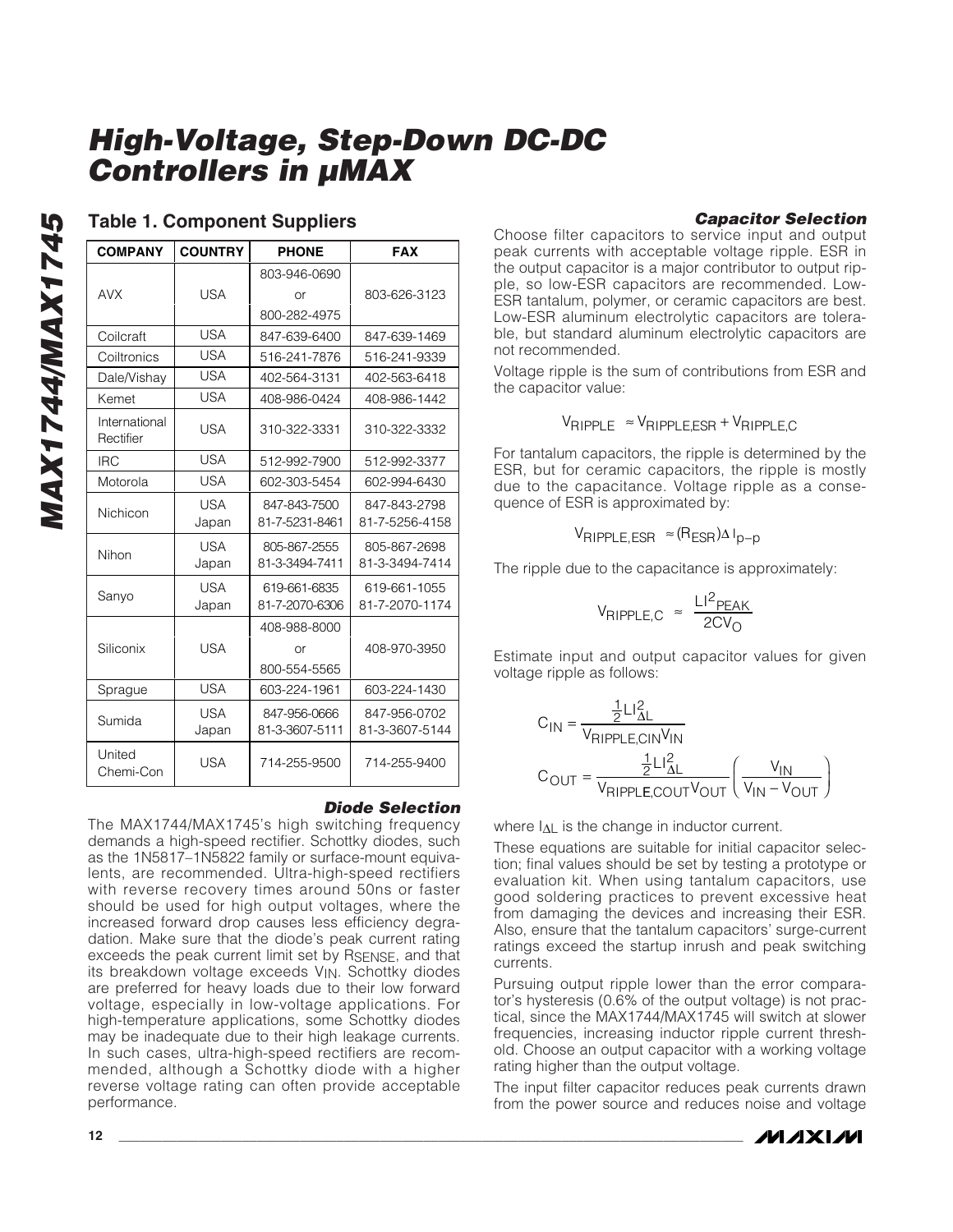ripple at IN, caused by the circuit's switching action. Use a low-ESR capacitor. Two smaller-value low-ESR capacitors can be connected in parallel if necessary. Choose input capacitors with working voltage ratings higher than the maximum input voltage.

Place a surface-mount ceramic capacitor very close to IN and GND. This capacitor bypasses the MAX1744/ MAX1745, minimizing the effects of spikes and ringing on the power source (IN).

Bypass REF with 0.1μF. This capacitor should be placed within 0.2 inches (5mm) of the IC, next to REF, with a direct trace to GND.

#### **Layout Considerations**

High-frequency switching regulators are sensitive to PC board layout. Poor layout introduces switching noise into the current and voltage feedback signals and may degrade performance. The current-sense resistor must be placed within 0.2 inches (5mm) of the controller IC, directly between OUT and CS. Place voltage feedback resistors (MAX1745) next to the FB pin (no more than 0.2in) rather than near the output. Place the 0.47μF input bypass capacitor within 0.2in (5mm) of IN.

Refer to the MAX1744 Evaluation Kit manual for a twolayer PC board example.

### **Chip Information**

PROCESS: BiCMOS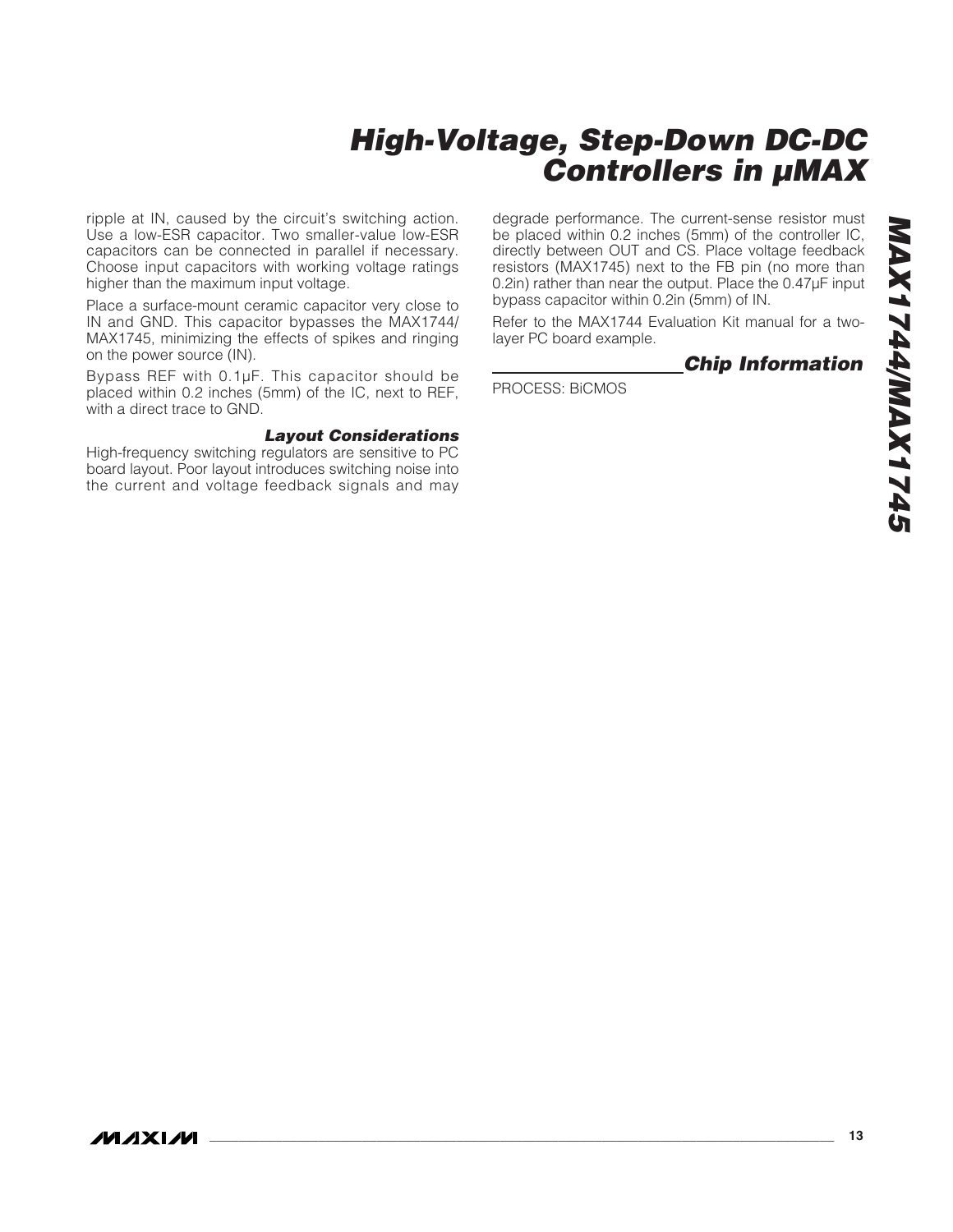**Package Information**

For the latest package outline information and land patterns, go to **www.maxim-ic.com/packages**.**PACKAGE TYPE PACKAGE CODE DOCUMENT NO.** 10 μMAX U10CN+1 **[21-0061](http://pdfserv.maxim-ic.com/package_dwgs/21-0061.PDF)** 10LUMAX.EPS 10LUMAX.EP  $-4X$  S  $10<sub>l</sub>$  $1 \Omega$ **INCHES MILLIMETERS DIM** MIN MAX  $\ensuremath{\mathsf{MIN}}$ MAX  $\overline{\top}$  $0.043$  $1.10$  $\overline{A}$ **MARKING**  $A1$  $0.002$ 0.006  $0.05$  $0.15$  $0.030$  $0.037$  $0.75$  $0.95$  $A2$  $DT$ 0.116 0.120 2.95 3.05 AAAA D<sub>2</sub>  $0.114$  $0.118$ 2.89  $3.00$  $0.116$  $0.120$  $E1$  $2.95$  $3.05$  $0.50 \pm 0.1$ E<sub>2</sub>  $0.114$ 0.118 2.89 3.00  $\overline{H}$  $0.187$  0.199  $4.75$  $5.05$  $0.6 + 0.1$  $0.0157$  0.0275  $0.40$  $0.70$  $\overline{L}$  $\mathbf{f}$  $L1$ 0.037 REF 0.940 REF  $0.007$   $0.0106$  $0.177$  0.270  $\mathsf b$ PIN 1<br>MARK 0.0197 BSC 0.500 BSC  $\mathbf{e}$  $-0.6 \pm 0.1$  $0.0035$  0.0078  $0.090$  0.200  $\mathbf c$ **BOTTOM VIEW**  $\overline{\mathbf{s}}$ 0.0196 REF 0.498 REF TOP VIEW  $\overline{6}$  $0^{\circ}$  $\overline{O}$ α  $6^{\circ}$ Pkg Codes: U10-2; U10CN-1 D<sub>2</sub>  $A2$  $E2$ 7 GAGE PLANE  $\Box$ 0.10mm  $1<sub>b</sub>$  $\frac{1}{A_1}$ D1 F<sub>1</sub> **FRONT VIEW** α  $L1$ NOTES:<br>2. MOLD FLASH OR PROTRUSIONS NOT TO EXCEED 0.15mm (.006"),<br>2. MOLD FLASH OR PROTRUSIONS NOT TO EXCEED 0.15mm (.006"),<br>4. COMPLIES TO JEDEC MO-187, LATEST REVISION, VARIATION BA.<br>5. MARKING SHOWN IS FOR PKG, ORIENTAT SIDE VIEW 11 / 17  $\overline{\text{min}}$  F PACKAGE OUTLINE, 10L uMAX/uSOP APPPOVAL DOCUMENT CONTROL NO. -DRAWING NOT TO SCALE- $21 - 0061$  $\perp$ 

**Note:** MAX1744/MAX1745 do not feature exposed pads.

**MAXM**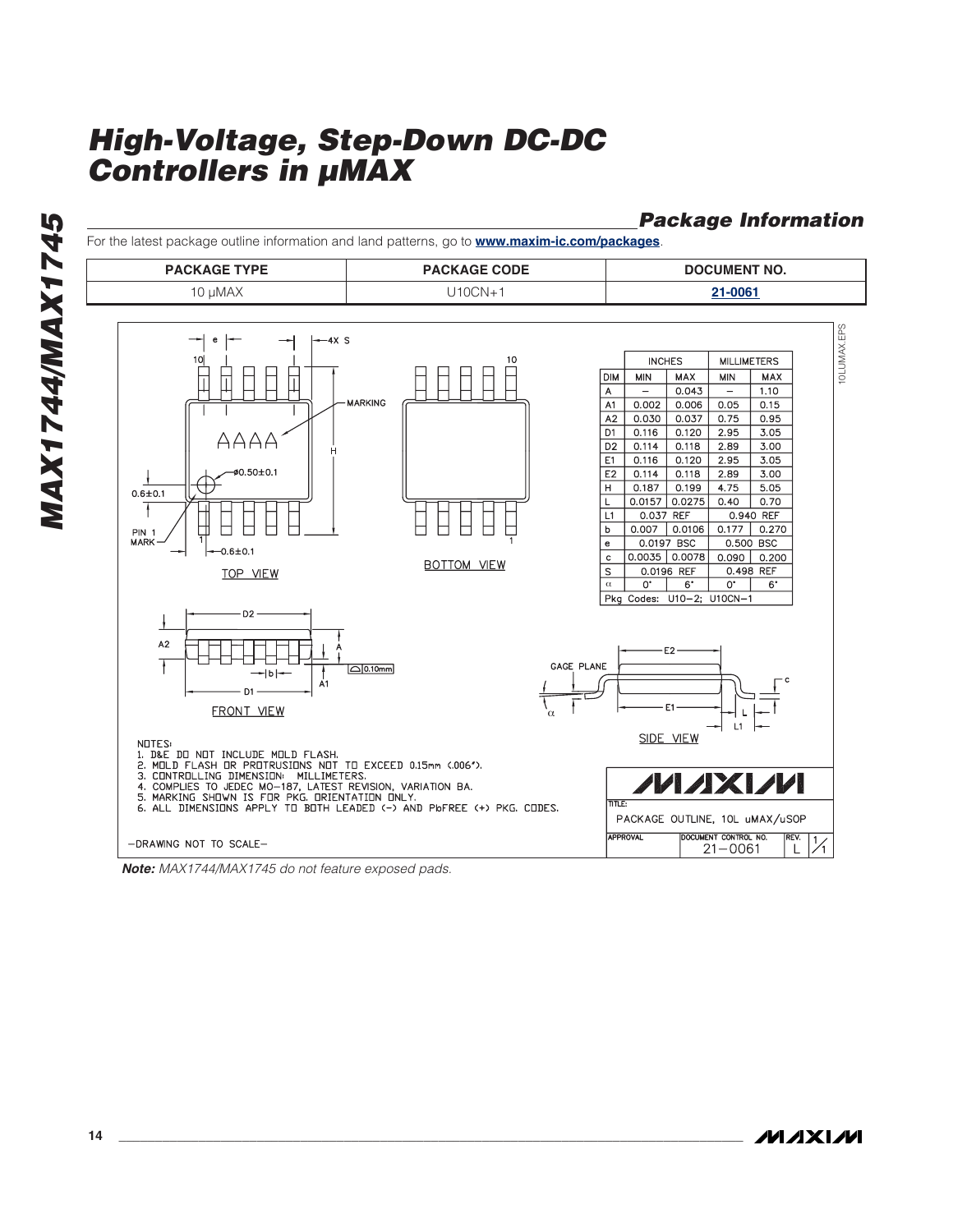## **Revision History**

| <b>REVISION</b><br><b>NUMBER</b> | <b>REVISION</b><br><b>DATE</b> | <b>DESCRIPTION</b>                                                         | <b>PAGES</b><br><b>CHANGED</b> |
|----------------------------------|--------------------------------|----------------------------------------------------------------------------|--------------------------------|
| $\Omega$                         | 7/00                           | Initial release.                                                           |                                |
| 2                                | 8/06                           | __                                                                         |                                |
| 3                                | 4/09                           | Added lead-free and automotive qualified packages to Ordering Information. | $1-4, 10, 13$                  |
| 4                                | 8/09                           | Added MAX1744 automotive package to Ordering Information.                  |                                |

**SPLIXVWW**+1XVW **MAX1744/MAX1745**

Maxim cannot assume responsibility for use of any circuitry other than circuitry entirely embodied in a Maxim product. No circuit patent licenses are implied. Maxim reserves the right to change the circuitry and specifications without notice at any time.

**Maxim Integrated Products, 120 San Gabriel Drive, Sunnyvale, CA 94086 408-737-7600 \_\_\_\_\_\_\_\_\_\_\_\_\_\_\_\_\_\_\_\_ 15**

© 2009 Maxim Integrated Products Maxim is a registered trademark of Maxim Integrated Products, Inc.